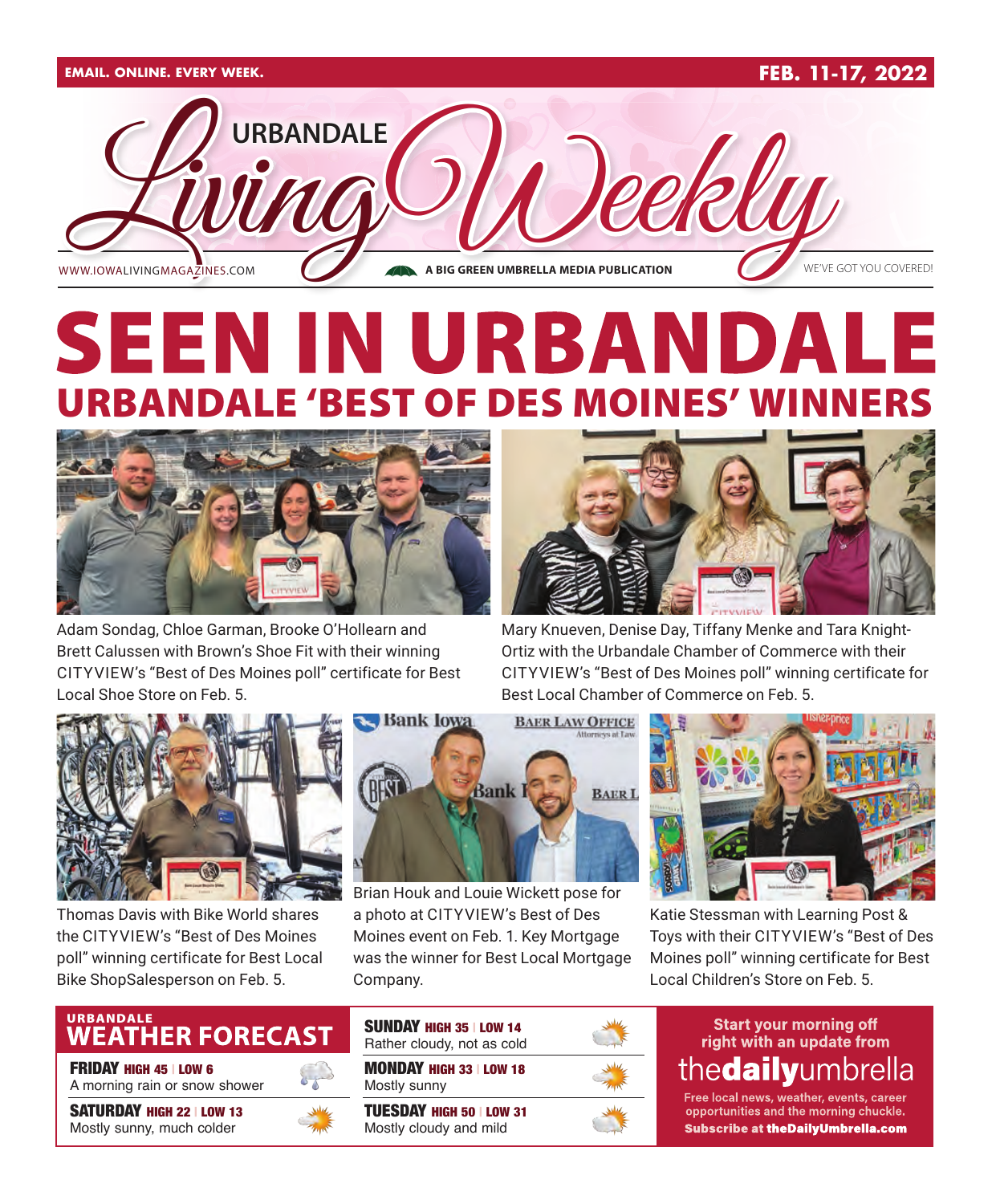#### FROM THE PUBLISHER

# ERE WE GO AGAIN

The more we do something, the better we get at it, or so the saying goes. If we are being honest, the whole "practice makes perfect" theory really isn't true. If we continue to do something incorrectly, it will never become perfect. The better saying is "perfect practice makes perfect." Meanwhile, we keep doing things. Repetition. And it adds up.

My mother had me making my bed every morning at an early age. By 5 years old, this was a daily habit. With me now at age 53, I estimate that I have made my bed more than 17,500 times. Sleep on that.

I take a shower or bath every day, whether I need to or not. (That's a joke.) When I am in a cycle of exercising, that number increases. Based on once per day since my birth, I have showered or bathed more than 19,500 times. That's a lot of soap and water.

I have been brushing my

teeth on my own since I was about 5. Doing so twice per day, I have used a toothbrush somewhere in the neighborhood of

35,000 times. Floss? Not so much.

Like most of you, I have been driving a vehicle since I was 16 years old. On average, I would guess that I start and drive a car about five times per day maybe more. Even at five times, I have operated a vehicle at least 67,500 times.

According to one poll, about 40 percent of us check our email between six and 20 times per day. If you are reading this via newsletter email, you can relate. I am on the higher end of the range, but let's go with an average of 10 times per day. I've been using email regularly since about 1995, which is 27 years. When I do the math, I



learn that I have checked my email more than 98,500 times — and I discovered that I won a lottery in about one-third of those instances!

The good news is, I think I am getting better at these and the other tasks I continue to repeat — but still not perfect. When Mom visits, she continues to find a wrinkle in my bedspread, and my dentist seems to locate an occasional cavity. And even with all my driving practice, I have still garnered a few traffic violations. Meanwhile, the practicing for perfection continues.

Here we go again.

Have a great week, and thanks for reading.  $\blacksquare$ 

#### **Shane Goodman**

President and Publisher



Big Green Umbrella Media [shane@dmcityview.com](mailto:shane@dmcityview.com) 515-953-4822, ext. 305

**URBANDALE** Deekly

**A publication of Big Green Umbrella Media, Inc. Address:** 8101 Birchwood Court, Suite, D, Johnston, IA 50131 **Website:** [www.iowalivingmagazines.com](http://www.iowalivingmagazines.com)



**News contact** Tammy Pearson 515-953-4822, ext. 302 [tammy@iowalivingmagazines.com](mailto:tammy@iowalivingmagazines.com)

**Advertising contact** Jolene Goodman 515-326-0082 jolene@iowalivingmagazines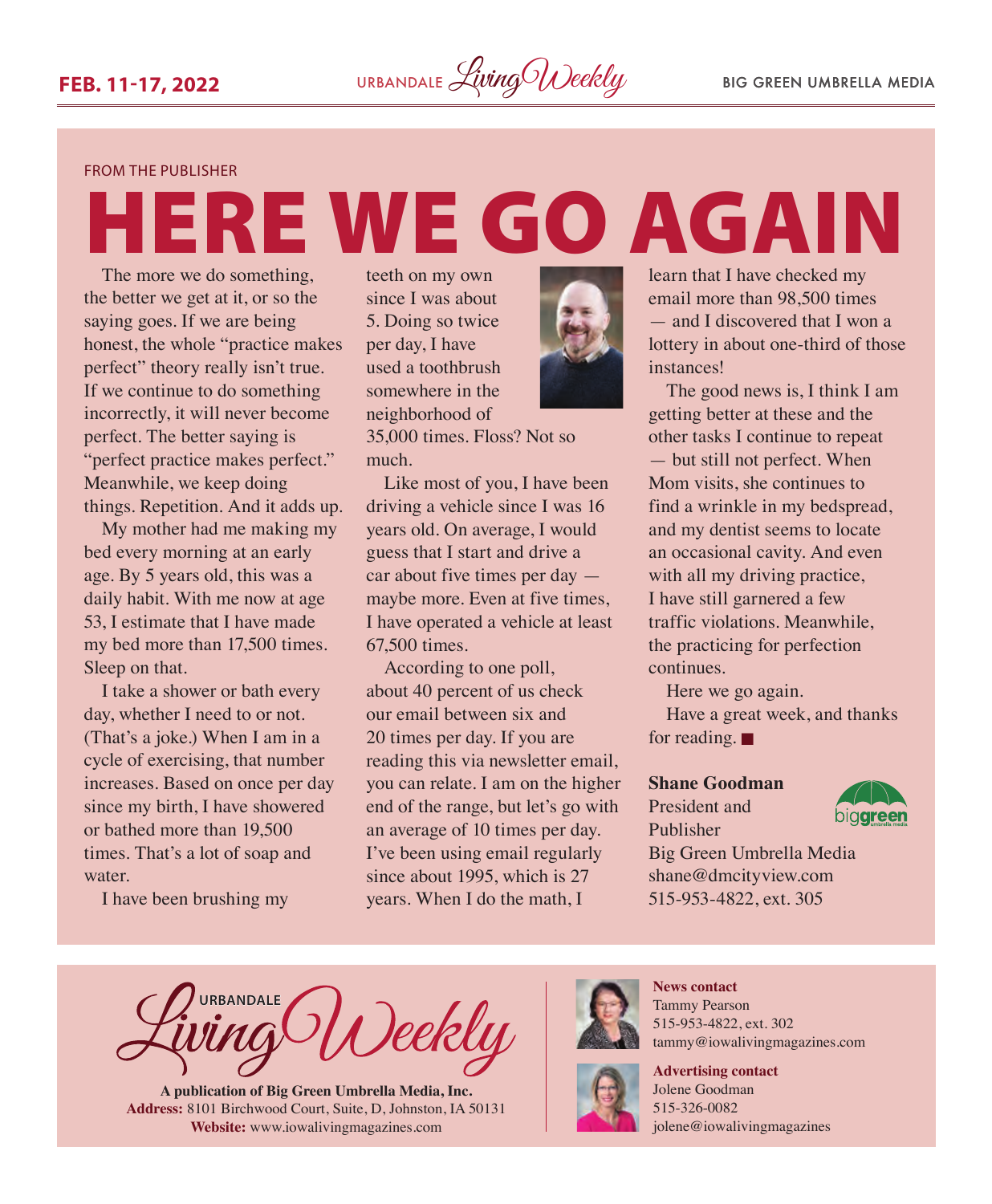

# JOIN BOOK WORMS, LED BY A NATURALIST

Join the Book Worms book club with Polk County Conservation Naturalist Heidi Anderson to discuss an environmentally themed book each month at the Urbandale Public Library. Registration is due the day before the event. Register online at [https://www.polkcountyiowa.gov/conservation/.](https://www.polkcountyiowa.gov/conservation/) This free book club is for ages 12 and older. Dates and topics are:

Feb. 22, 6:30 p.m., "The Story of More: How We Got to Climate Change and Where to Go from Here" by Hope Jahren

March 31, 6:30 p.m., "Bicycling with Butterflies: My 10,201 Mile Journey Following the Monarch Migration" by Sara Dykman  $\blacksquare$ 

# TALK WITH OFFICIALS

Talk with Officials is a forum for the business community to connect with elected officials representing Urbandale at the State, County, City and School District. The events are open to the general public and held on the last Saturday of each respective month. The next event is Saturday, Feb. 26, 10:30 a.m. to noon. Registration is required. Check for updates on whether or not the event will be virtual.

Invited elected officials include: Urbandale Mayor Robert Andeweg, Sen. Brad Zaun (R), Rep. John Forbes (D), Rep. Eddie Andrews (R), Polk County Supervisor Robert Brownell (R) and Katherine Howsare, Urbandale School Board president.

For more information and registration, visit [http://www.](http://www.uniquelyurbandale.com) [uniquelyurbandale.com](http://www.uniquelyurbandale.com) or email Tiffany Menke, [tmenke@](mailto:tmenke@urbandalechamber.com) [urbandalechamber.com](mailto:tmenke@urbandalechamber.com). $\blacksquare$ 

## FIRE DEPARTMENT LAUNCHES NEW SMS ALERTS PROGRAM

To help keep you informed and improve emergency preparedness, the Fire Department has partnered with Dallas County Emergency Management Agency to send you text messages in emergency situations. These messages are "emergency" messages only (tornados, severe thunderstorm, high wind, flash flooding, extreme cold, and more). To receive these alerts, text "UFDAlerts" to 67283. Any warnings or emergencies will be delivered right to your phone. Be sure to follow the Fire Department on Twitter @UFDPIO and the City @CityofUrbandale for non-emergency information.  $\blacksquare$ 

### UHS SPORTS SCHEDULES

#### **Friday, Feb. 11**

| 4:45 p.m.                                                             | Basketball: Boys 9A @<br><b>WDM Valley</b>                                                       |
|-----------------------------------------------------------------------|--------------------------------------------------------------------------------------------------|
| 4:45 p.m.                                                             | <b>Basketball: Boys 10th</b><br>Game                                                             |
| vs. WDM Valley                                                        |                                                                                                  |
| 6:15 p.m.                                                             | Basketball: Girls JV2 @<br><b>WDM Valley</b>                                                     |
| $6:15$ p.m.                                                           | Basketball: Girls Varsity @<br><b>WDM Valley</b>                                                 |
| 6:15 p.m.                                                             | Basketball: Boys 9B @<br><b>WDM Valley</b>                                                       |
| 7:45 p.m.                                                             | <b>Basketball:</b> Boys Varsity @<br><b>WDM Valley</b>                                           |
| Saturday, Feb. 12                                                     |                                                                                                  |
| 11a.m.                                                                | <b>Wrestling: Varsity District</b><br>Tournament @ Carlisle                                      |
| <b>Monday, Feb. 14</b>                                                |                                                                                                  |
| 9a.m.                                                                 | <b>Bowling: Boys Varsity/</b><br><b>Girls Varsity Regional</b><br>Tournament @ Game Day<br>Lanes |
| 7 p.m.                                                                | Basketball: Boys JV vs.<br>Johnston                                                              |
| 8:15 p.m.                                                             | Basketball: Boys 9th vs.<br>Johnston                                                             |
| Tuesday, Feb. 15                                                      |                                                                                                  |
| $4:45$ p.m.                                                           | Basketball: Boys 9th @<br>Indianola                                                              |
| 6:15 p.m.                                                             | Basketball: Boys 10th @<br>Indianola                                                             |
| 7:45 p.m.                                                             | <b>Basketball:</b> Boys Varsity @<br>Indianola                                                   |
| 88 E<br>IS<br>7 A<br>$\pmb{\Lambda}$<br>B<br>Jolana Coodmo<br>Pontaet |                                                                                                  |

Contact Jolene Goodman at [jolene@iowalivingmagazines.com](mailto:jolene@iowalivingmagazines.com)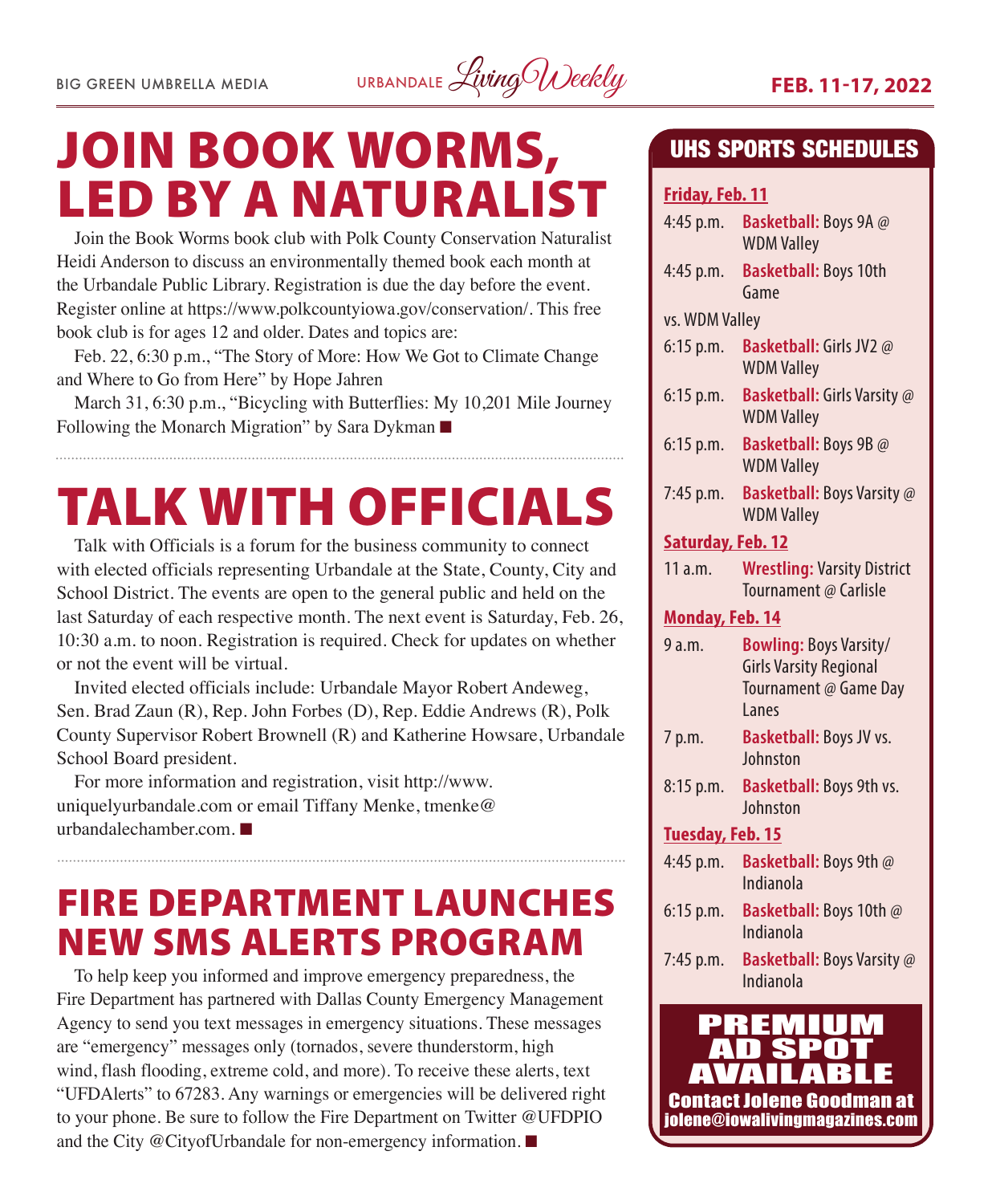

## FUNERAL NOTICES

*Funeral notices, which run free of charge, can be emailed to [tammy@iowalivingmagazines.com](mailto:tammy@iowalivingmagazines.com)*

#### **RHONDA CURRIE**

Rhonda Currie, 64, of Urbandale died suddenly on Jan. 30, 2022. She is survived by her



husband of 39 years, Mark; her children: Alex (Alison), Tyler, and Jacey (An Nguyen); and many other family members and friends. She worked as a medical transcriptionist for more than 20 years in the Des Moines area. A celebration of life and service were Feb. 10 at Iles Westover Chapel. A full obituary is online at [www.IlesCares.com.](http://www.IlesCares.com) $\blacksquare$ 

#### **JAMES WILLIAM MILLER**

James William Miller, 61, died Feb. 2, 2022, at Iowa Methodist



Medical Center. He worked most of his life in the auto industry, first in sales then in service. A mass of Christian burial will be held at noon on Feb. 12 at St. Francis of Assisi Catholic Church, 7075 Ashworth Road, West Des Moines with Fr. Ray McHenry officiating. Friends may visit with family on Saturday at the church from 11:30 a.m. until the time of the service. A full obituary is available at  $www.caldwell parrish.com.$ 

#### **KAREN WIMMER**

Karen Wimmer, 66, of Urbandale, died Feb. 6, 2022, from Acute Myeloid Leukemia. She is survived by her husband, Bill Wimmer; her adult sons, Alex and Jon Teig; their father, Bob Teig; her older brother and sisters, Craig, Nancy, and Cathy, and many other relatives and friends.



She graduated from AIB's school of court reporting in Des Moines and completed her career in 2017 when she retired as an official reporter in Iowa District Court in Cedar Rapids. Karen was past president of the Iowa Court Reporters' Association and served on the Board of the National Court Reporters' Association. She helped establish a new court reporter program at Des Moines Area Community College.

She volunteered with the Cedar Rapids Public Schools and was a member of the Cedar Rapids Science Station Board of Directors, Junior League in Cedar Rapids, and Saint Francis of Assisi Catholic Church in West Des Moines.

Burial was at Highland Memory Gardens Cemetery in Des Moines following a funeral mass at Saint Francis of Assisi Catholic Church Feb. 10. A full obituary is online at [www.caldwellparrish.com.](http://www.caldwellparrish.com)  $\blacksquare$ 

#### **CAROLE L. SLUMP**

Carole L. Slump, 80, formerly of Urbandale, died Feb. 8, 2022, following a brief illness. She graduated from Red Oak High School in 1959 and attended the University of Nebraska and Drake University.



She worked for the Urbandale School District for many years. In 1962, she married Jack Slump. After living several

years in both Nebraska and Michigan, they settled in Urbandale where they raised their three children. He preceded her in death in 2003. She is survived by her three children, Cindy Mina and husband, John, of Portland, Maine; Kris Robson of Urbandale; and Jeff Slump and wife, Lori, of Urbandale.

She enjoyed gathering with family and friends, whether it be a neighborhood cookout, the Birthday Club, the bridge group, for Thursday night Margaritas or wine, and her daily golf outings with her husband Jack at the Urbandale Golf and Country Club.

Visitation is 5-7 p.m. on Friday, Feb. 11, at Iles Westover Chapel. Funeral services will be at 10 a.m. Saturday, Feb. 12, at MDRC The Bridge Church and will be live streamed by the church. Iles Westover Chapel was in charge of arrangements.  $\blacksquare$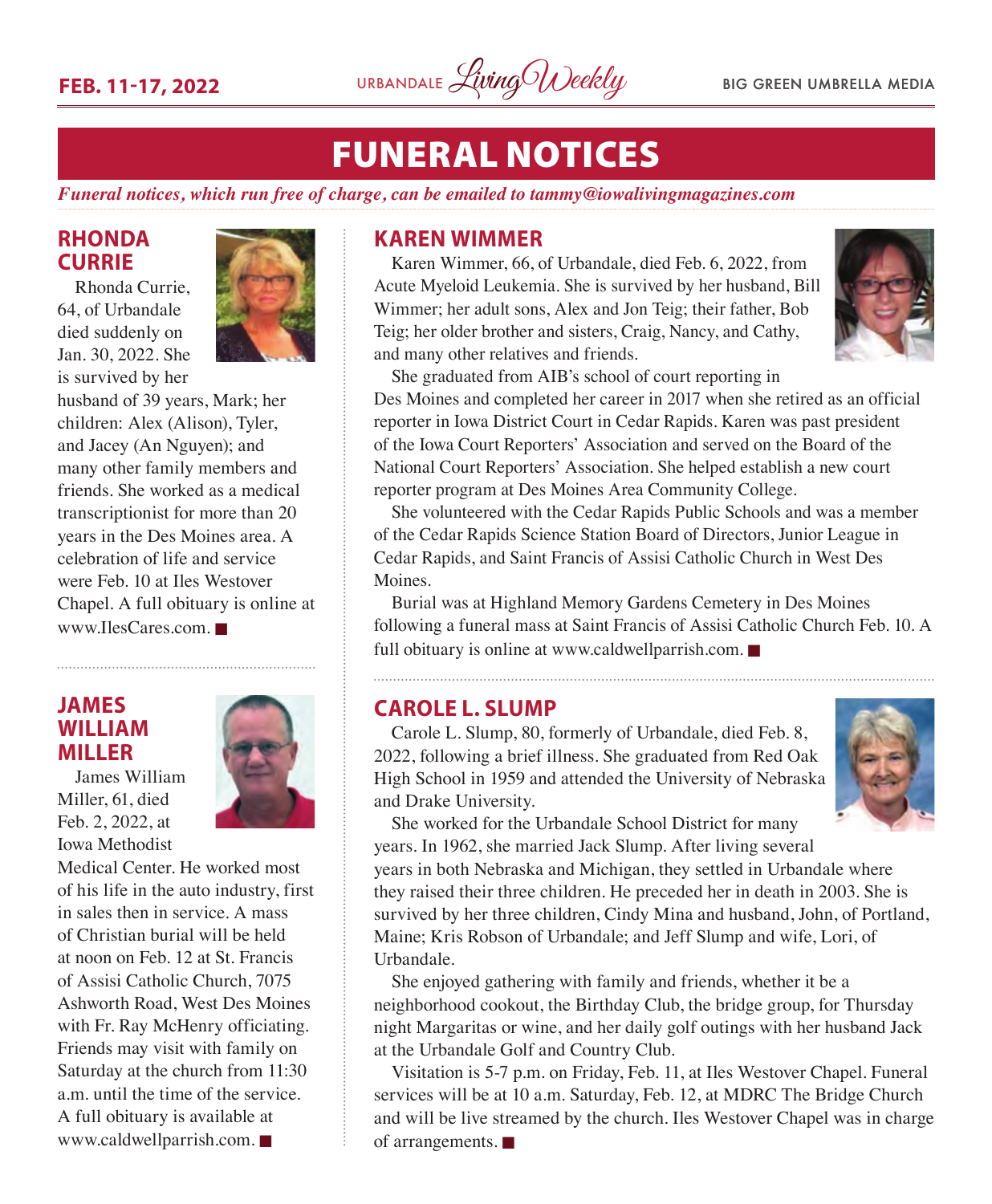#### **EVENTS IN THE AREA EMAIL YOUR EVENT INFORMATION TO<br>TAMMY@IOWALIVINGMAGAZINES.COM**

### 'AGATHA CHRISTIE'S MURDER ON THE ORIENT EXPRESS'

#### **Through Feb. 20**

#### **Des Moines Community Playhouse, 831 42nd St., Des Moines**

It's winter 1934, and, when the Orient Express luxury train is stopped in the snow, a passenger is found dead in his locked compartment. Fortunately, the famous detective Hercule Poirot is also aboard to solve the case before the killer strikes again. www.dmplayhouse.com



### WINTER BLUES FEST: THE REVEREND PEYTON'S BIG DAMN BAND

#### **Friday, Feb. 11**

#### **Marriott, 700 Grand Ave. in downtown Des Moines**

Said to possess a "burly, commanding voice" and to boast "eloquent original material" with "catchy tracks that have the zing of classic pop music, only greasier." The Reverend Peyton's Big Damn Band will play at Winter Bluesfest this month. The two-time Blues Music Awards nominees are said to be "the greatest frontporch blues band in the world led by Reverend Peyton, who is considered to be the premier finger picker playing today." For more information, visit www.cibs. org/2021/11/2022-winter-blues-fest.

#### CHAD ELLIOTT

#### **Friday, Feb. 11, 8 p.m. xBk, 1159 24th St., Des Moines**

Singer-songwriter Chad Elliott brings his folk roots blended with swampy blues and soulful writing to produce one-of-a-kind live performances. With 17 fulllength albums to his credit, Elliot has been lauded as "Iowa's Renaissance man" by Culture Buzz Magazine. For more information, visit www.xbklive.com.

#### RIBBON BACON FESTIVAL

#### **Saturday, Feb. 26 Horizon Events Center in Clive**

After a year off, the bacon fellowship will resume, according to the Blue Ribbon Bacon Festival's website. The \$50 general admission ticket includes live entertainment, 12 bacon-inspired dishes, one beverage and all the bacon you can eat. The theme will be "Bacon Gras" and feature bacon-infused Cajun dishes along with: Bacon Bourbon Street – Mardi Gras Beads, street performers, local musical acts, pro wrestling, Iowa's top pop-punk group The Eugene Levy Band, Silent Club Sizzle, main-stage music from Tyler Richton & The High Bank Boys, Not Quite Brothers and BYOBrass, and you won't want to miss the popular bacon-eating contest at 3 p.m. Tickets for the event will be limited to 5,000. For more information, visit blueribbonbaconfestival.com.



#### CITYVIEW CHOCOLATE WALK **Friday, Feb. 25, 5-9 p.m. West Glen Town Center, 5465 Mills Civic Parkway, West Des Moines**

Like chocolate? Like chocolate drinks? They you'll love this event. CITYVIEW and West Glen Town Center once again present the Chocolate Walk. For a ticket price of \$20 (\$30 at the door), attendees will receive 10 drink tickets that can be redeemed for sample cocktails at participating venues. Attendees will also be provided tickets for chocolate dessert samples at participating retail stores. Find the registration link at https://chocolatewalk.dmcityview.  $com. \blacksquare$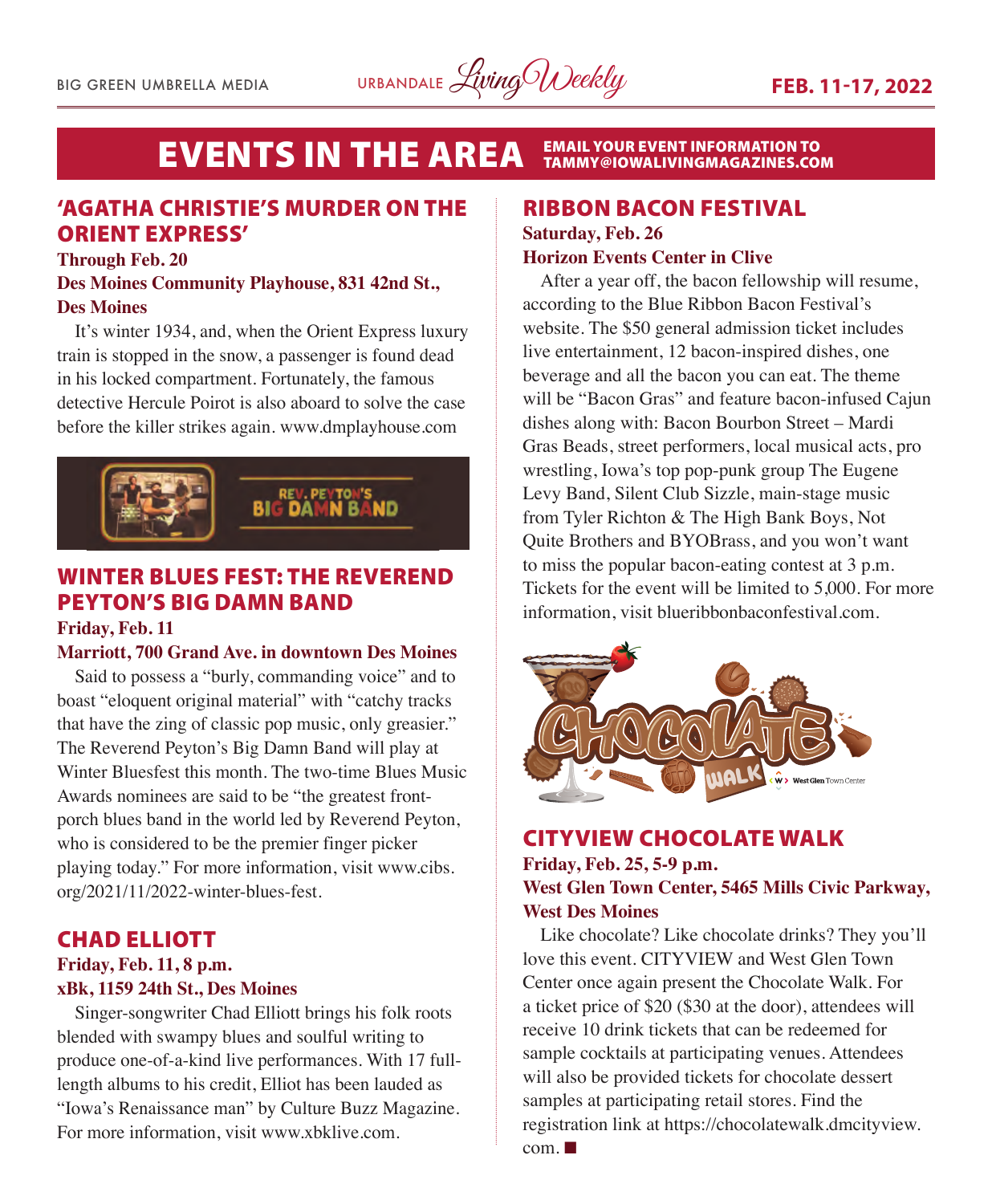

# RECIPE **MADE WITH LOVE SET THE TABLE FOR ROMANCE WITH<br>A DELICIOUS DATE NIGHT AT HOME**



 *(Family Features)* Planning a delicious, romantic date night doesn't have to take you any further than your own kitchen. You don't have to be an accomplished chef to set the table for romance, but you can take inspiration from simple, quality Italian dishes to celebrate the link between food and love.

As this recipes shows, a romantic meal can be ready in minutes or, like a great love story, simmered to perfection. To plan the ultimate date night at home, start by trying this dreamy main dishes made with mouthwatering sauce.

Flavorful sauces make a great Italian meal, but the sauce doesn't need to be made from scratch (at least, not completely). For example, Bertolli d'Italia sauces are made in Italy for authentically delicious flavor. They are crafted with tomatoes vine-ripened under the Italian sun, finely aged Italian cheeses, fresh cream and Mediterranean olive oil. The result is a sauce that's perfect for your date-night meal.

Once you select your main course, prepare a simple salad of greens with a drizzle of Italian vinaigrette or Caesar dressing. Pop a loaf of bakery-fresh Italian or focaccia bread into the oven to warm through and serve with butter or olive oil for dipping. If you're so inclined, cap off the meal with a classic Italian dessert from your local bakery, like tiramisu, cannoli or a creamy panna cotta topped with fresh fruit.

Find more romantic dishes perfect for sharing at [Bertolli.com](http://Bertolli.com).  $\blacksquare$ 

### ITALIAN SAUSAGE SPINACH AND TOMATO RIGATONI

**Prep time:** 10 minutes **Cook time:** 20 minutes

#### **Ingredients**

**Water** 1/2 box rigatoni pasta 1 tablespoon olive oil 1/2 cup onions, chopped 4 cloves garlic, minced 1/2 cup mushrooms, sliced 16 ounces sweet Italian sausage 1 jar Bertolli d'Italia Marinara Sauce 2 cups fresh baby spinach salt, to taste pepper, to taste Parmesan cheese, for garnish

#### **Directions**

Bring large stockpot of water to boil. Boil rigatoni pasta until al dente. Drain and set aside.

In saute pan over medium heat, add olive oil. Add onions, garlic and mushrooms. Saute until vegetables start to brown. Add Italian sausage and cook until done, breaking into small pieces. Add sauce and bring to low boil.

Add baby spinach. Cook until spinach is mostly wilted. Season with salt and pepper, to taste.

Add drained pasta to pan with sausage and sauce. Toss and divide between plates. Garnish with Parmesan cheese.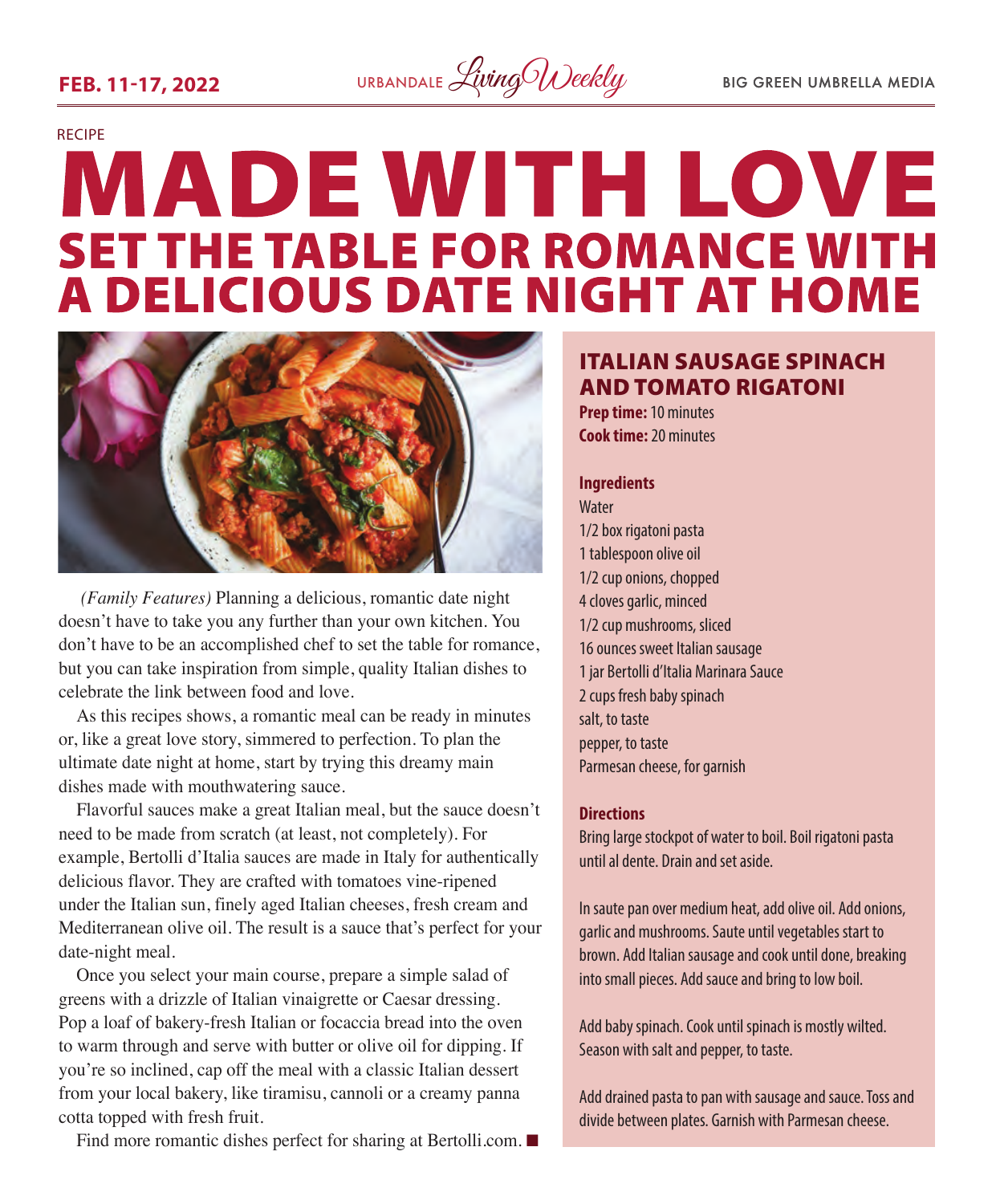BIG GREEN UMBRELLA MEDIA URBANDALE *Living Weekly* FEB. 11-17, 2022

## FILM REVIEWS **By Michael C. Woody**

#### 'THE LOST DAUGHTER'

New to Netflix, this is an intense drama starring Olivia Colman, Ed Harris and Dakota Johnson and the feature film directing debut of Maggie Gyllenhaal. Colman's character is on holiday when she finds herself in the middle of a dangerous group of family members. Very dark, very sexual.

#### **Grade: B**

#### 'C'MON C'MON'

If you have ever doubted Joaquin Phoenix's ability to act (and why should you?), "C'mon C'mon" will definitely show you his range. Phoenix plays a man tasked with keeping track of his very young nephew due to a medical situation. This is a small, quiet film about this charming relationship and the balance it takes (from both of them) for it to work. Also shot in beautiful black and white. Phoenix is brilliant.

**Grade: B+**

#### 'NIGHTMARE ALLEY'

Director Guillermo del Toro leans back into his roots as a horror film director in this movie about carnival workers in the Depression era 1930s and 1940s. The movie also probably features the most talented cast I saw all year. Bradley Cooper, Cate Blanchett, Toni Collette, Willem Dafoe to name a few. Del Toro tries his best to recreate the tough-guy look and feel of movies like "The Big Sleep," "The Maltese Falcon" and "Double Indemnity." Unfortunately he falls short. One too many twists at the end was too much for me, though I did love the final scene.

#### Grade: R

*Michael C. Woody has been reviewing movies on radio and television since 1986 and can be heard talking movies every Wednesday afternoon at 2:30 p.m. on KXn0 106.3 with Keith Murphy and Andy Fales. You can also follow him on Twitter at MrMovieDSM.* 





"THE LOST DAUGHTER"



"NIGHTMARE ALLEY"

## Start your morning off right with a free subscription to thedailyumbrella

**FREE** local news, weather, events, career opportunities and the morning chuckle.